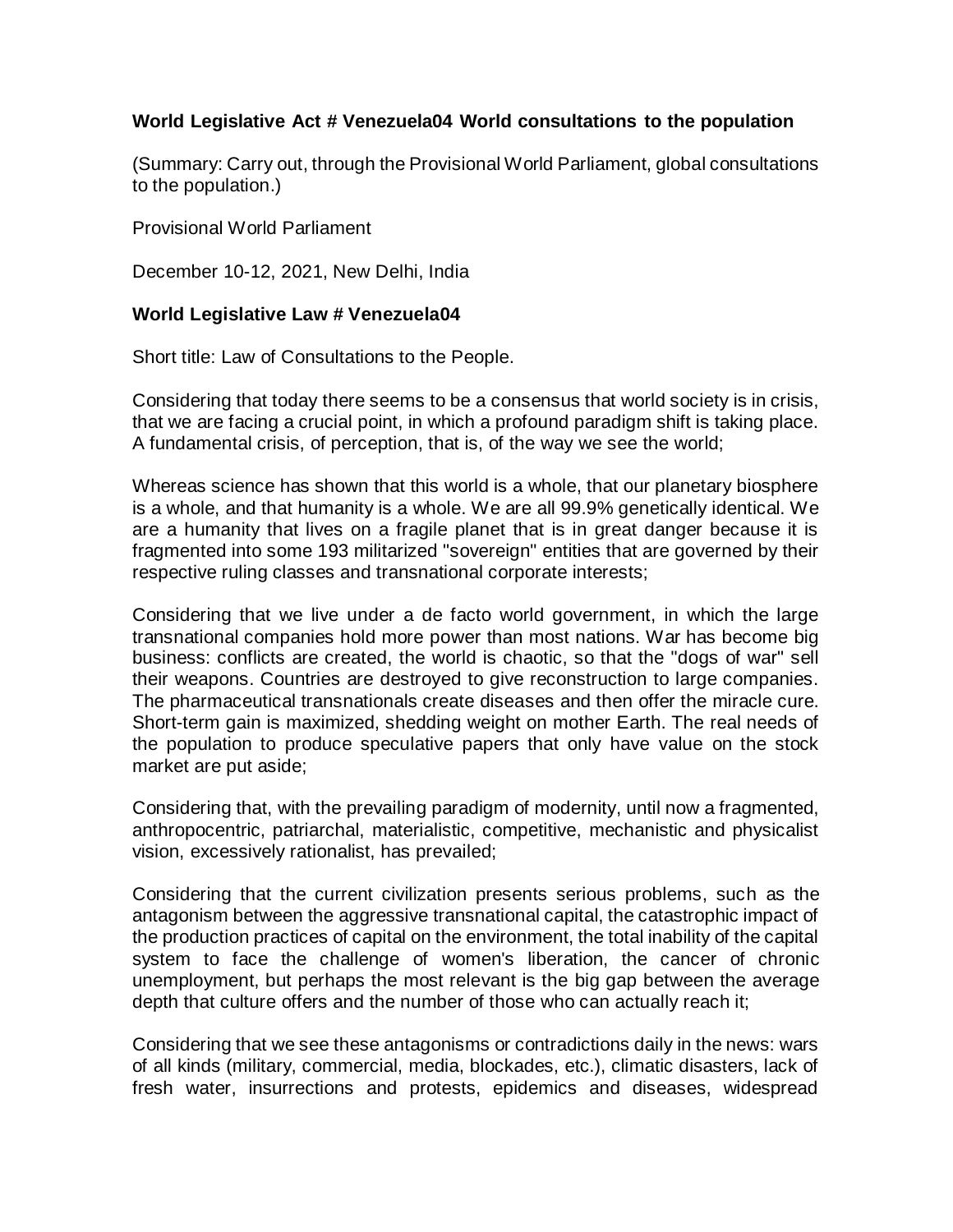poverty, insufficient food resources, generalized economic crisis, educational crisis, etc.;

Considering that a change of direction in world civilization is urgent, in order to avoid the extinction of human civilization;

Considering that only people's awareness of this situation, and their active participation in change, can make a new society of peace, justice and sustainability a reality.

The delegates of the 15th Session of the Provisional World Parliament proclaim the following law:

1. The World Parliament is ordered to initiate a massive process of global consultations on issues crucial to humanity, using all available mechanisms, in the electoral districts constituted or in constitution, and allied organizations, through Web pages and social networks.

- 2. The consultations will deal with all issues relevant to civilizational change:
- a. if people agree to a change of course of world civilization;
- b. on the identification of the problem paradigms and the new paradigms to promote;
- c. about the identification of the main global problems and opponents, and possible solutions;
- d. about the replacement of the UN by a Democratic World Parliament without veto;
- e. on the ratification of the World Constitution for the Federation of the Earth;
- f. about the role of transnationals, and about market control;
- g. on the relevance of multipolarity, anti-colonialism, and anti-imperialism;
- h. on the prohibition of nuclear weapons and weapons of mass destruction for ALL nations on the planet, declaring as a crime their design, manufacture, transport, sale, possession, and use of them and their parts;
- i. about the need for a new, comprehensive, sustainable world system that allows a wise, reciprocal and balanced coexistence with Nature;
- j. on a new just and equitable world social and economic system, that ends poverty, that is designed for all humanity and not just for 5% of the population;
- k. about a democratic world government that democratizes finance, granting soft, or non-returnable, credits to small and medium-sized entrepreneurs that use sustainable and equitable technologies;
- l. on a democratic world government that democratizes education, extending it to all the inhabitants of the planet for free, from birth to professionalization, making use of the communication media and existing social networks;
- m. about a democratic world government that democratizes the use of patents and copyrights, avoiding the monopolization of knowledge and technologies, giving a fair return to inventors;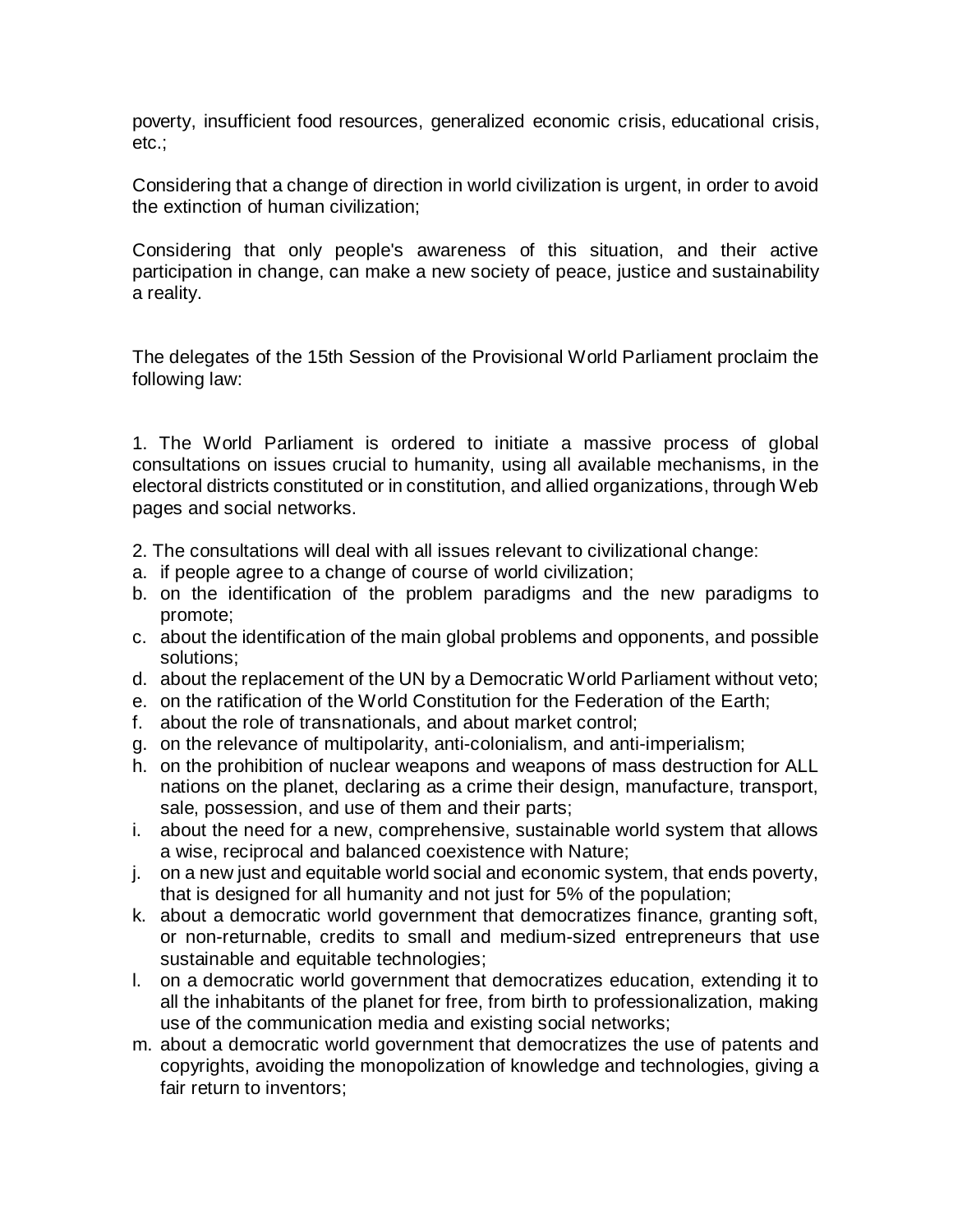- n. in relation to a democratic world government that democratizes the use of technologies, making them available to the entire world population;
- o. on a democratic world government that encourages the use of sustainable energy and penalizes the use of unsustainable and dangerous technologies;
- p. on a democratic world government that gives priority to sustainable local and regional economies;
- q. about a democratic world government that passes economically stable and equitable laws to return the Earth and its abundance to the Peoples;
- r. on a democratic world government that puts firm order in the world market and eliminates the corporate legal personality of transnational companies, and requires them to register in a world registry;
- s. regarding a democratic world government that gives priority to the human being, that establishes minimum and maximum wages, that establishes a bank and a world currency, that guarantees a single universal annual income to all the inhabitants of the Earth, promotes full employment, and guarantee the gratuity or subsidy of basic goods and services;
- t. on a democratic world government that guarantees the full incorporation of women with full rights, in recognition of the invisibility that their contributions, their struggles, their conquests have suffered over the centuries, within the urgent and necessary struggle against the patriarchy that it has affected women, men, boys and girls, plunging them into a world of inequalities and injustices, crimes and wars in the name of the supremacy of man;
- u. and all those issues of global interest for civilizational change.

3. The execution of these consultations is delegated to the World Constitution and Parliament Association (WCPA).

4. WCPA will conduct the surveys worldwide and will massively prepare and publish the responses, with their statistical analysis.

5. This activity will start from the approval of this Law and until the Provisional World Government so decides.

Adopted as amended December 12, 2021

Witnessed Eugenia Almand, secretary Provisional World Parliament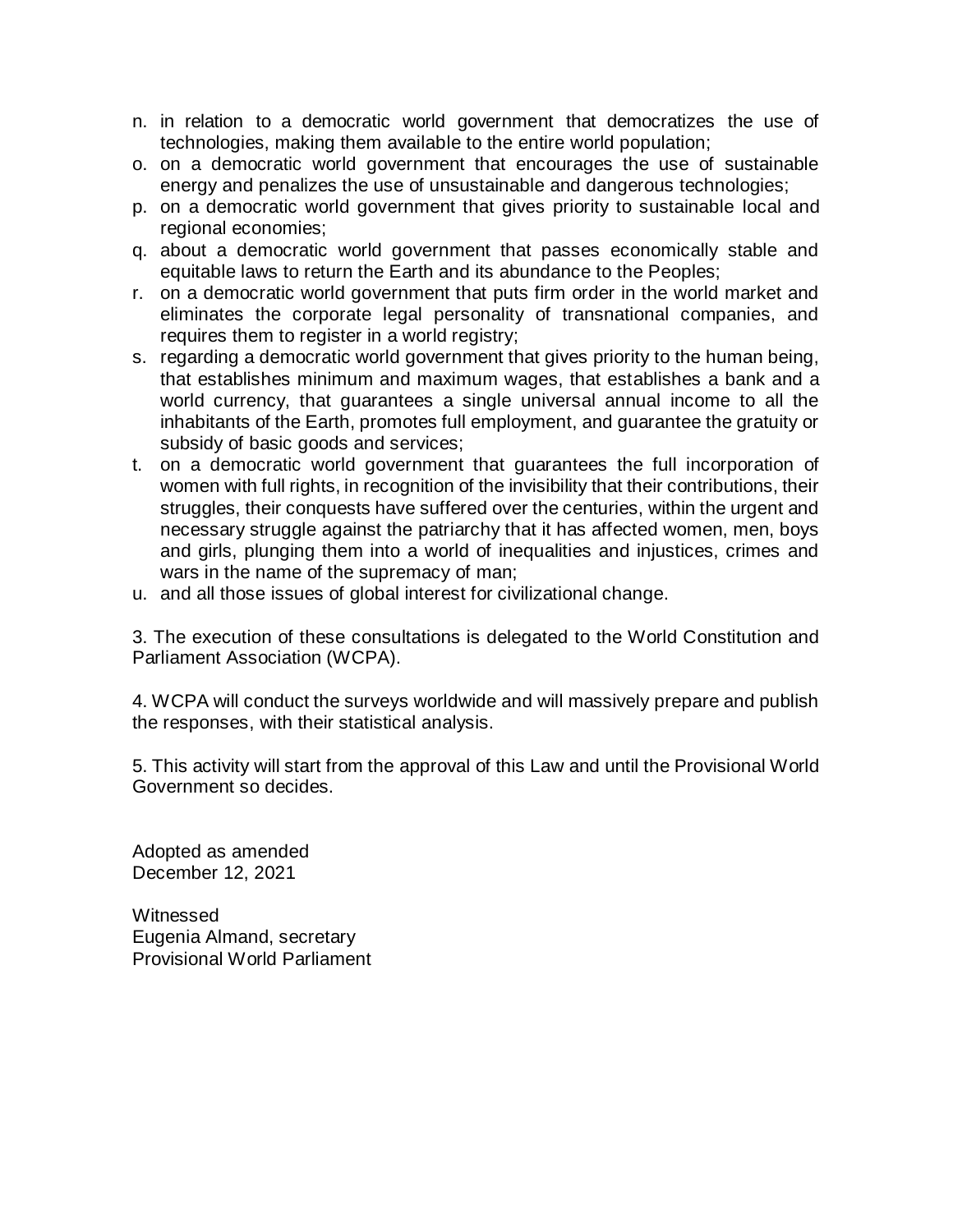## **Acta Legislativa Mundial #Venezuela04 Consultas mundiales a la población**

(Resumen: Llevar a cabo, a través del Parlamento Mundial Provisional, consultas mundiales a la población)

Parlamento Mundial Provisional

Del 10 al 12 de diciembre de 2021, Nueva Delhi, India

## **Ley Legislativa Mundial # Venezuela04**

Título corto: Ley de Consultas a las Gentes.

Considerando que hoy parece haber consenso en que la sociedad mundial está en crisis, que estamos ante un punto crucial, en el que se está dando un cambio profundo de paradigma. Una crisis de fondo, de percepción, es decir, de la forma como vemos el mundo;

Considerando que la ciencia ha demostrado que este mundo es una totalidad, que nuestra biosfera planetaria es un todo, y que la humanidad es un todo. Todos somos 99,9% genéticamente idénticos. Somos una humanidad que vive en un planeta frágil que está en gran peligro porque está fragmentado en unas 193 entidades "soberanas" militarizadas que están gobernadas por sus respectivas clases dominantes e intereses corporativos transnacionales;

Considerando que vivimos bajo un gobierno mundial de facto, en el que las grandes transnacionales ostentan más poder que la mayoría de las naciones. La guerra se ha convertido en un gran negocio: se crean conflictos, se caotiza al mundo, para que los "perros de la guerra" vendan sus armas. Se destruye países para dar la reconstrucción a grandes empresas. Las transnacionales farmacéuticas crean enfermedades para luego ofrecer la cura milagrosa. Se maximiza la ganancia a corto plazo, descargando el peso sobre la madre Tierra. Se dejan de lado las necesidades reales de la población para producir papeles especulativos que sólo tienen valor en la bolsa;

Considerando que, con el paradigma imperante de la modernidad, hasta ahora ha predominado una visión fragmentada, antropocéntrica, patriarcal, materialista, competitiva, mecanicista y fisicalista, excesivamente racionalista;

Considerando que la civilización actual presenta graves problemas, como el antagonismo entre el agresivo capital transnacional, el catastrófico impacto de las prácticas de producción del capital sobre el medio ambiente, la total incapacidad del sistema del capital para enfrentar el reto de la liberación femenina, el cáncer del desempleo crónico, pero tal vez la más relevante es el abismo entre la profundidad promedio que ofrece la cultura y el número de quienes realmente pueden alcanzarla;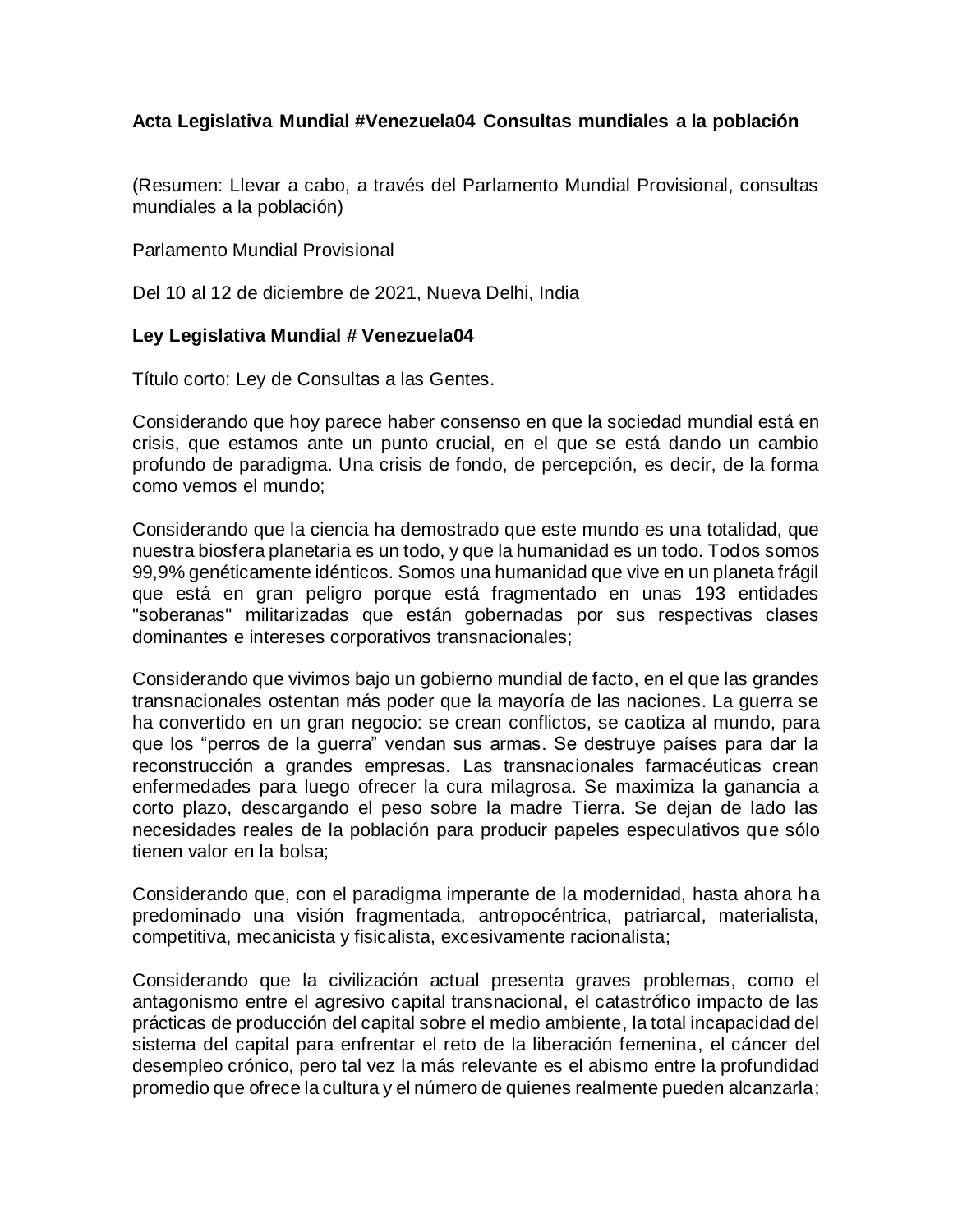Considerando que esos antagonismos o contradicciones los vemos a diario en las noticias: guerras de todo tipo (militares, comerciales, mediáticas, bloqueos, etc.), desastres climáticos, falta de agua dulce, insurrecciones y protestas, epidemias y enfermedades, pobreza generalizada, insuficiencia de recursos alimenticios, crisis económica generalizada, crisis educativa, etc.;

Considerando que es urgente un cambio de dirección en la civilización mundial, para evitar la extinción de la civilización humana;

Considerando que sólo la toma de consciencia por parte de la gente acerca de esta situación, y su participación activa en el cambio, podrá hacer realidad una nueva sociedad de paz, justicia y sustentabilidad.

Los delegados de la 15ª Sesión del Parlamento Mundial Provisional proclamamos la siguiente ley:

- 1. Se ordena al Parlamento Mundial iniciar un proceso masivo de consultas mundiales sobre temas cruciales para la humanidad, utilizando todos los mecanismos disponibles, en los Distritos Electorales constituidos o en constitución, y organizaciones aliadas, a través de páginas Web y de redes sociales.
- 2. Las consultas tratarán todos los temas pertinentes al cambio civilizatorio:
	- a. si la gente está de acuerdo con un cambio de rumbo de la civilización mundial;
	- b. sobre la identificación de los paradigmas problema y los nuevos paradigmas a promover;
	- c. acerca de la identificación de los principales problemas y oponentes mundiales, y las soluciones posibles;
	- d. acerca de la sustitución de la ONU por un Parlamento Mundial Democrático sin veto;
	- e. sobre la ratificación de la Constitución Mundial para la Federación de la Tierra;
	- f. acerca del papel de las transnacionales, y sobre el control del mercado;
	- g. sobre la pertinencia de la multipolaridad, el anticolonialismo, y el anti imperialismo;
	- h. sobre la prohibición de armas nucleares y de destrucción masiva para TODAS las naciones del planeta, declarando como delito su diseño, fabricación, transporte, venta, posesión, y uso de las mismas y sus partes;
	- i. acerca de la necesidad de un nuevo sistema mundial sustentable, integral, que permita una convivencia sabia, recíproca y equilibrada con la Naturaleza;
	- j. sobre un nuevo sistema social y económico mundial justo y equitativo, que acabe con la pobreza, que esté diseñado para toda la humanidad y no sólo para el 5% de la población;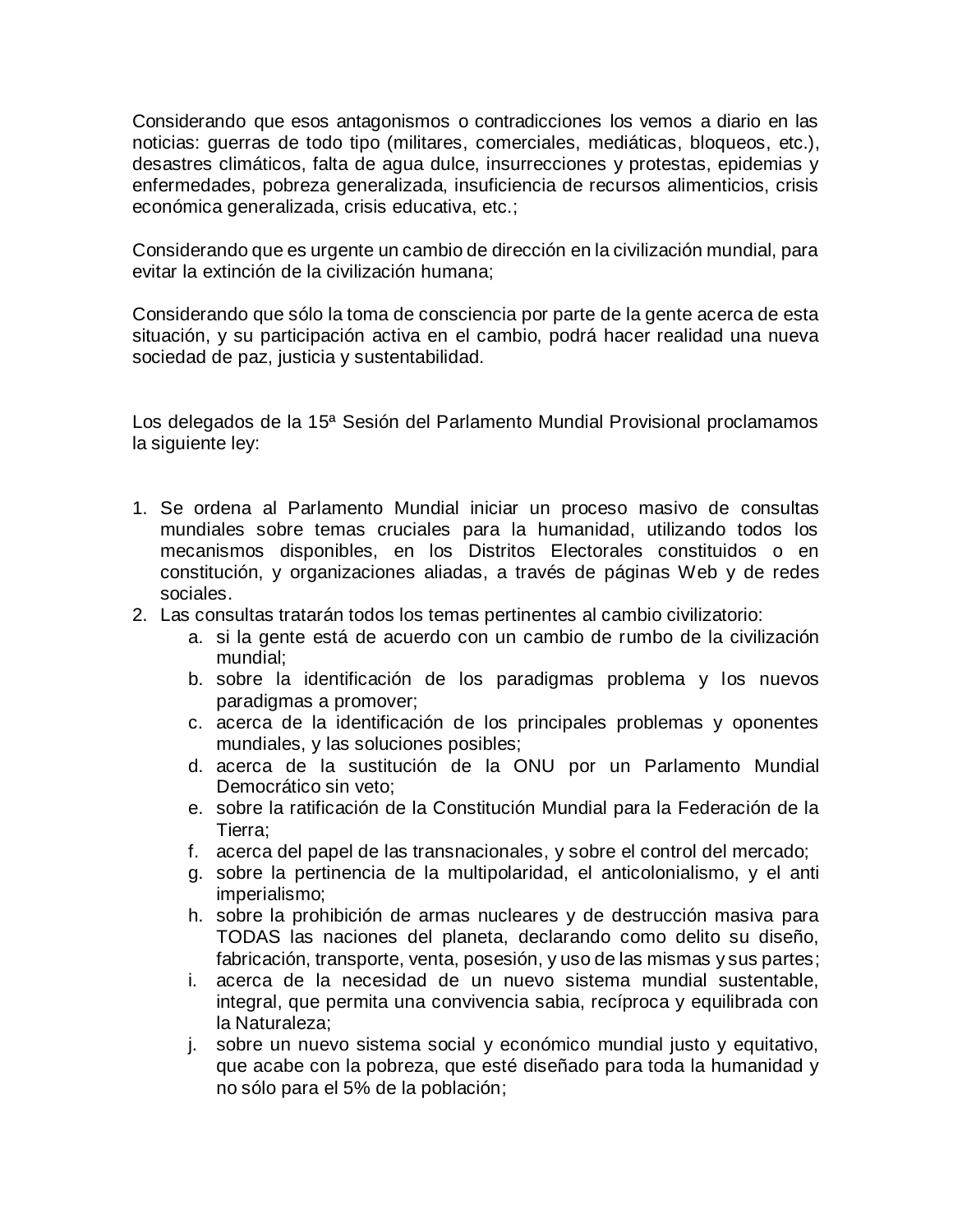- k. acerca de un gobierno mundial democrático que democratice las finanzas, otorgando créditos blandos, o no retornables, a los pequeños y medianos emprendedores que empleen tecnologías sustentables y equitativas;
- l. sobre un gobierno mundial democrático que democratice la educación, haciéndola extensiva a todos los habitantes del planeta en forma gratuita, desde el nacimiento hasta la profesionalización, haciendo uso de los medios de comunicación y redes sociales existentes;
- m. acerca de un gobierno mundial democrático que democratice el uso de las patentes y derechos de autor, evitando la monopolización de los conocimientos y tecnologías, otorgando una retribución justa a los inventores;
- n. en relación a un gobierno mundial democrático que democratice el uso de las tecnologías, poniéndolas a la disposición efectiva de toda la población mundial;
- o. sobre un gobierno mundial democrático que incentive el uso de energía sustentable y penalice el uso de las tecnologías no sustentables y peligrosas;
- p. sobre un gobierno mundial democrático que dé prioridad a las economías locales y regionales sustentables;
- q. acerca de un gobierno mundial democrático que apruebe leyes económicamente estables y equitativas para devolver la Tierra y su abundancia a los Pueblos;
- r. sobre un gobierno mundial democrático que ponga orden firme en el mercado mundial y elimine la personalidad jurídica corporativa de las empresas trasnacionales, y exija a estas a inscribirse en un registro mundial;
- s. respecto a un gobierno mundial democrático que dé prioridad al ser humano, que establezca salarios mínimo y máximo, que establezca un banco y una moneda mundial, que garantice una renta única universal anual a todos los habitantes de la Tierra, propicie el pleno empleo, y garantice la gratuidad o subsidio de los bienes y servicios básicos;
- t. sobre un gobierno mundial democrático que garantice la plena incorporación de las mujeres en plenos derechos, en reconocimiento a la invisibilización que han sufrido a lo largo de siglos sus aportes, sus luchas, sus conquistas, dentro de la lucha urgente y necesaria contra el patriarcado que ha afectado a mujeres, hombres, niños y niñas, sumiéndolos en un mundo de desigualdades e injusticias, crímenes y guerras en nombre de la supremacía del hombre;
- u. y todos aquéllos temas de interés global para el cambio civilizatorio.
- 3. Se delega en la World Constitution and Parliament Association (WCPA) la ejecución de estas consultas.
- 4. La WCPA llevará las encuestas a nivel mundial y preparará y publicará masivamente las respuestas, con su análisis estadístico.
- 5. Esta actividad se iniciará desde la aprobación de esta Ley y hasta que así lo decida el Gobierno Mundial Provisional.